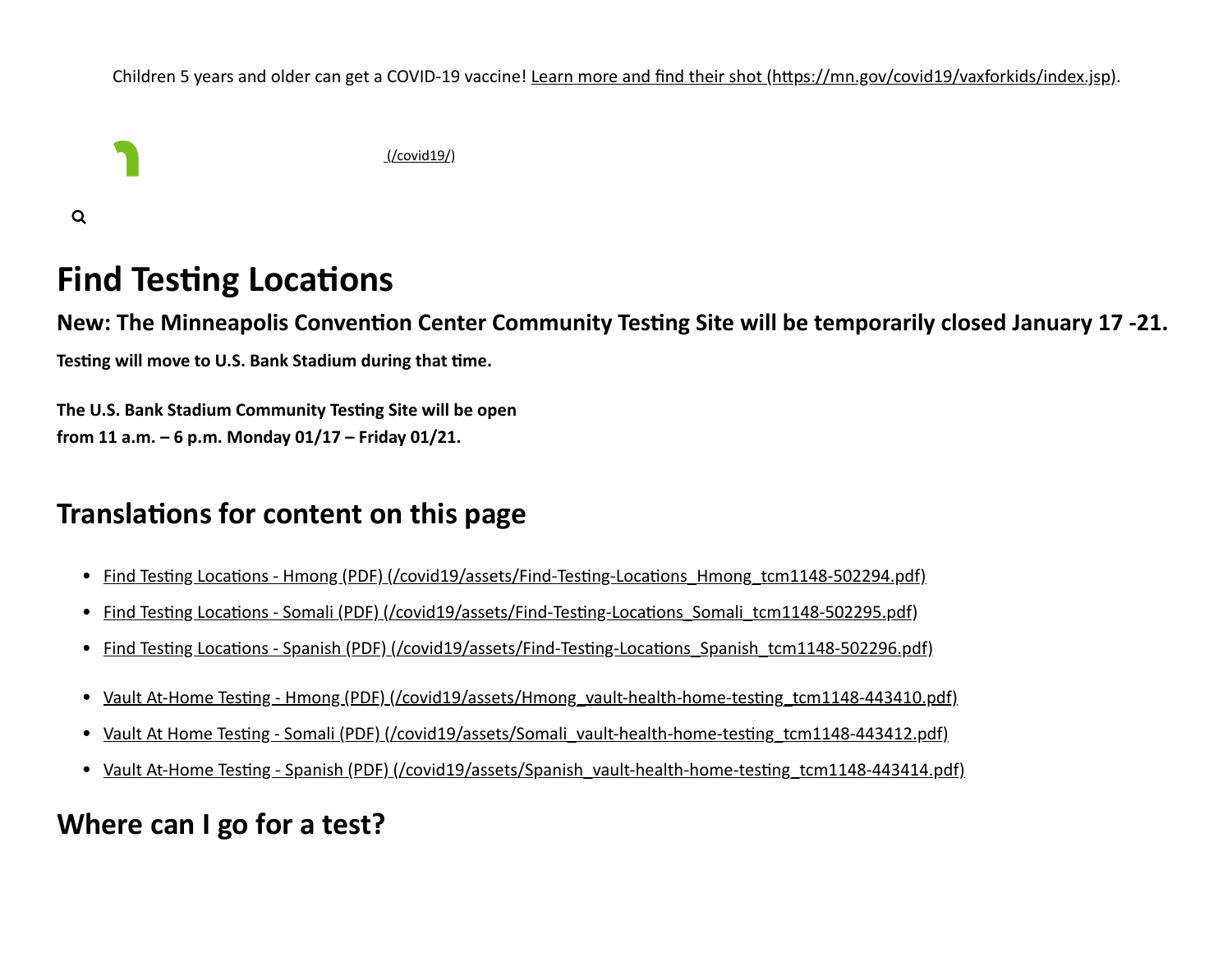You can go to a clinic or you can visit a **no-barrier community testing site run by the State of Minnesota for a saliva or rapid test**. [\(https://mn.gov/covid19/get-tested/testing-locations/community-testing.jsp\) Use the map below to find a clinic or community CO](https://mn.gov/covid19/get-tested/testing-locations/community-testing.jsp)VID-19 testing site near you.

You can also use [Minnesota's no-cost Test at Home program \(https://www.health.state.mn.us/diseases/coronavirus/testsites/athome.html\)](https://www.health.state.mn.us/diseases/coronavirus/testsites/athome.html).

[For more information, please see our Frequently Asked Questions about COVID-19 Testing \(https://mn.gov/covid19/for-minnesotans/if](https://mn.gov/covid19/for-minnesotans/if-sick/faq/index.jsp)sick/faq/index.jsp).

## **Minnesota COVID-19 Rapid and Saliva Testing Sites**

Community rapid and saliva testing sites are available at no-cost to all Minnesotans. Minnesotans can visit any COVID-19 community testing site. However, PCR tests are the recommended testing option for people who do not have any symptoms of COVID-19. Hospitals, clinics, and pharmacies may have different pay structures, so be sure to contact both the testing site and your health insurance company ahead of your visit to make sure you won't be charged for a test.

#### **Zip Code or City**



#### **Miles From Location**



#### **Date**

Select Date

#### **Test Type**

Show All Types  $\checkmark$ 

**Site Type**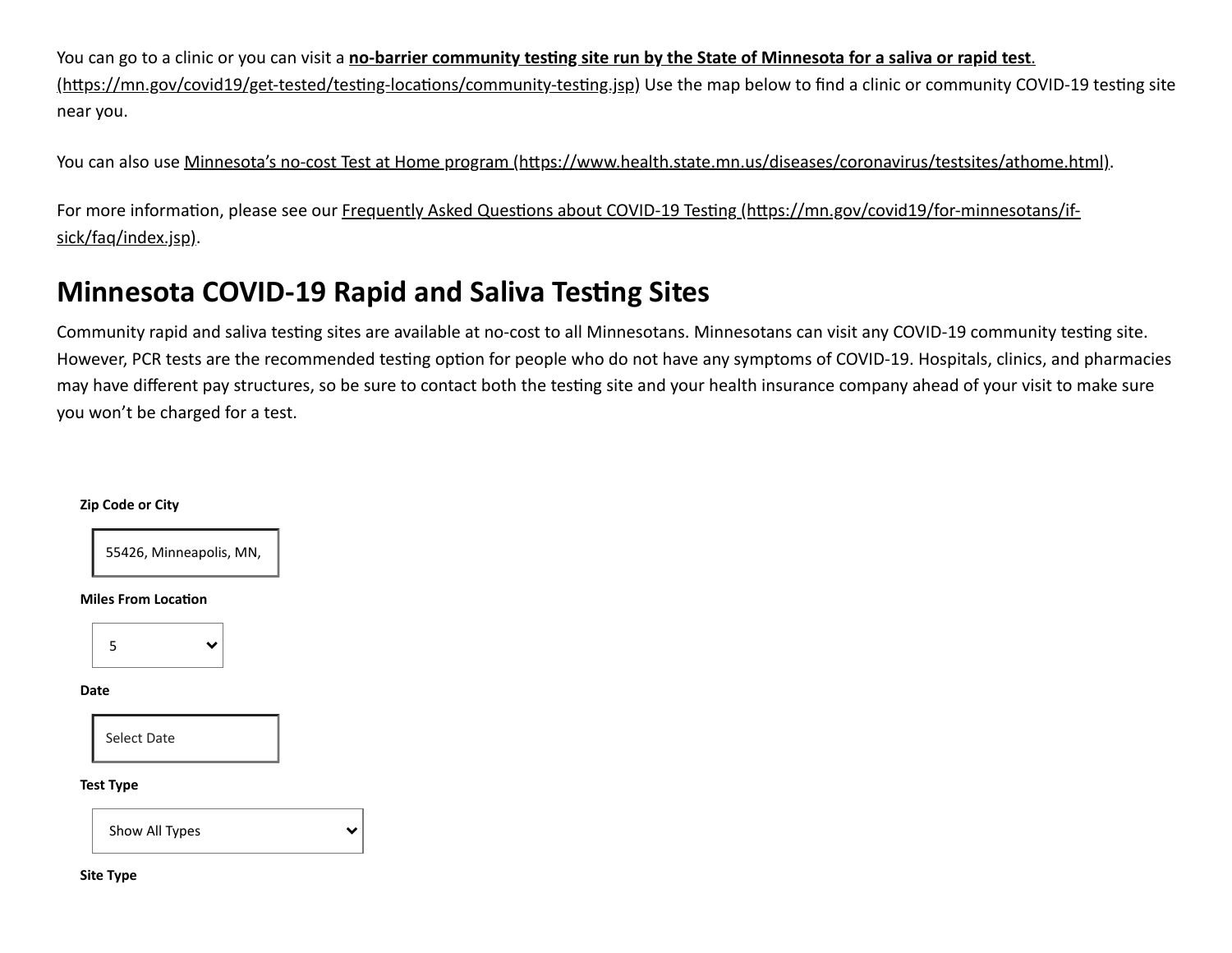#### **Accommodations Available**



 $\checkmark$ 

#### **Scheduling Type**



Show Results | Reset

#### [Skip Map](#page-3-0)

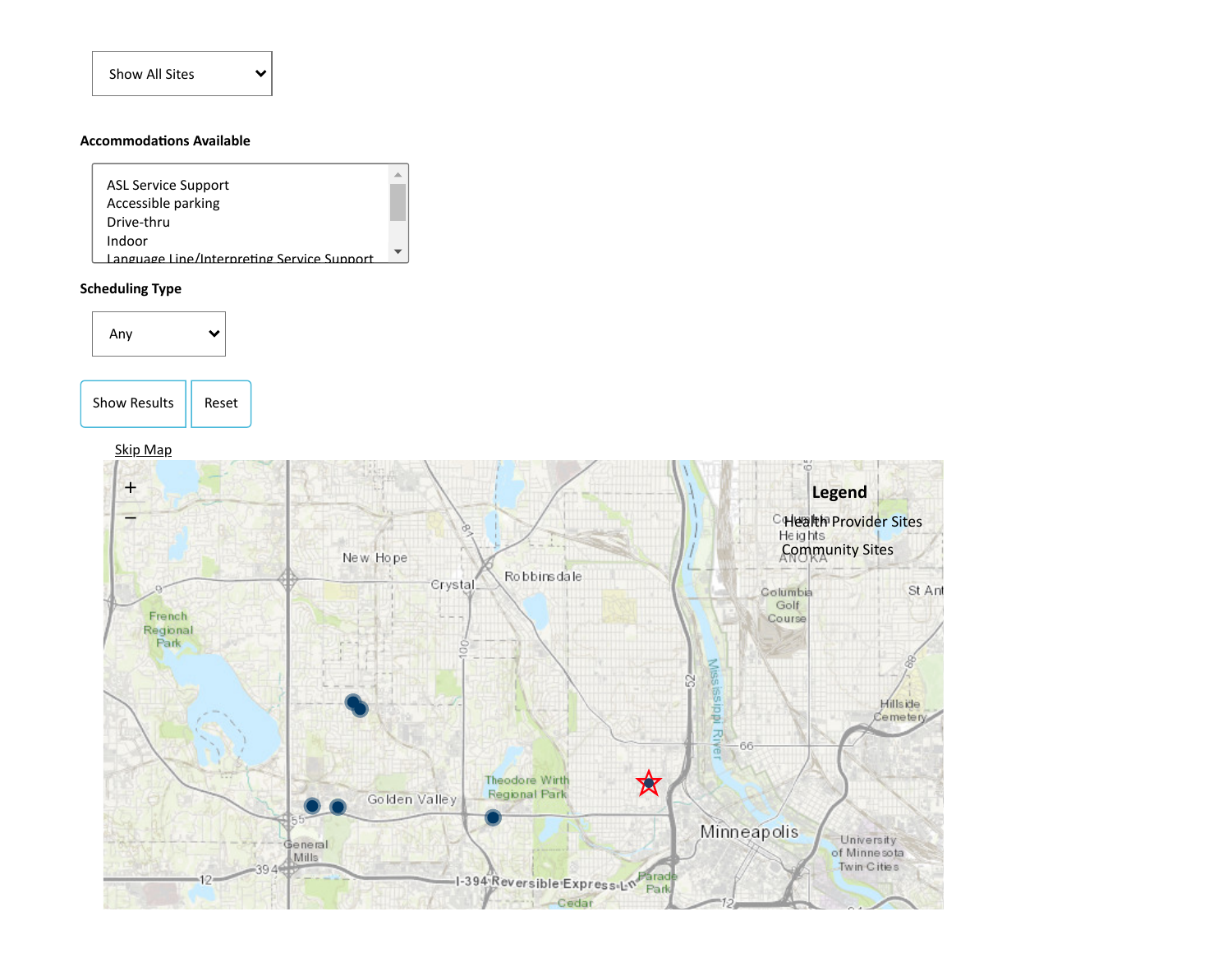<span id="page-3-0"></span>

In order of the closest to furthest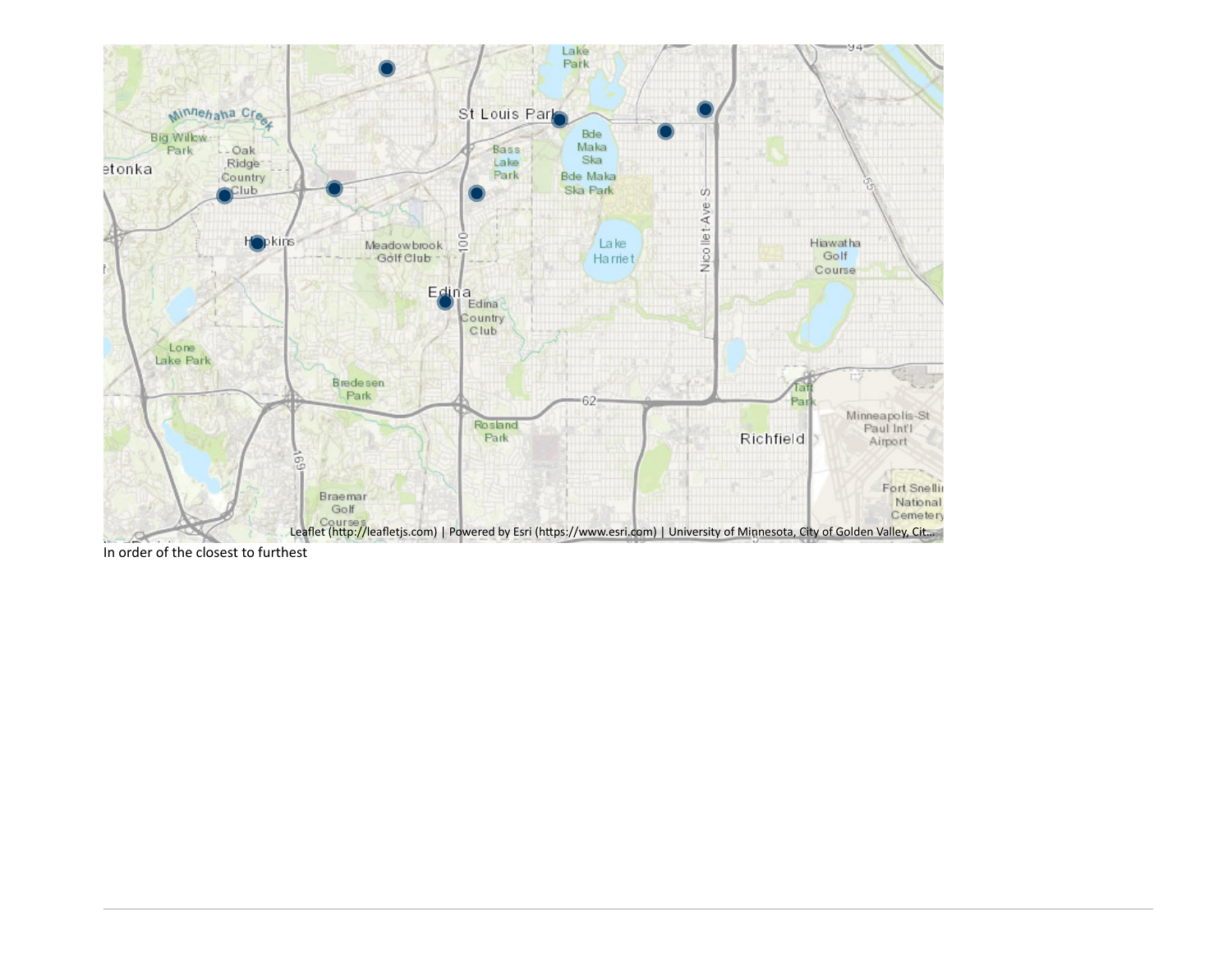### **Walgreens St. Louis Park**

Directions (https://www.google.com/maps/dir/? [api=1&destination=7200%20CEDAR%20LAKE%20RD%20S%2CSt%20Louis%20Park%2CMN%2055426\)](https://www.google.com/maps/dir/?api=1&destination=7200%20CEDAR%20LAKE%20RD%20S%2CSt%20Louis%20Park%2CMN%2055426)

7200 CEDAR LAKE RD S

St Louis Park, MN 55426

[www.walgreens.com \(https://www.walgreens.com/findcare/covid19/testing\)](https://www.walgreens.com/findcare/covid19/testing)

Distance: 0.64 miles

#### **Hours of Operation**

- Contact for hours of operation
- Please see website for hours

### **Testing Types**

o Nasal Swab (PCR)

#### **Accommodations**

Drive-thru

### **Scheduling**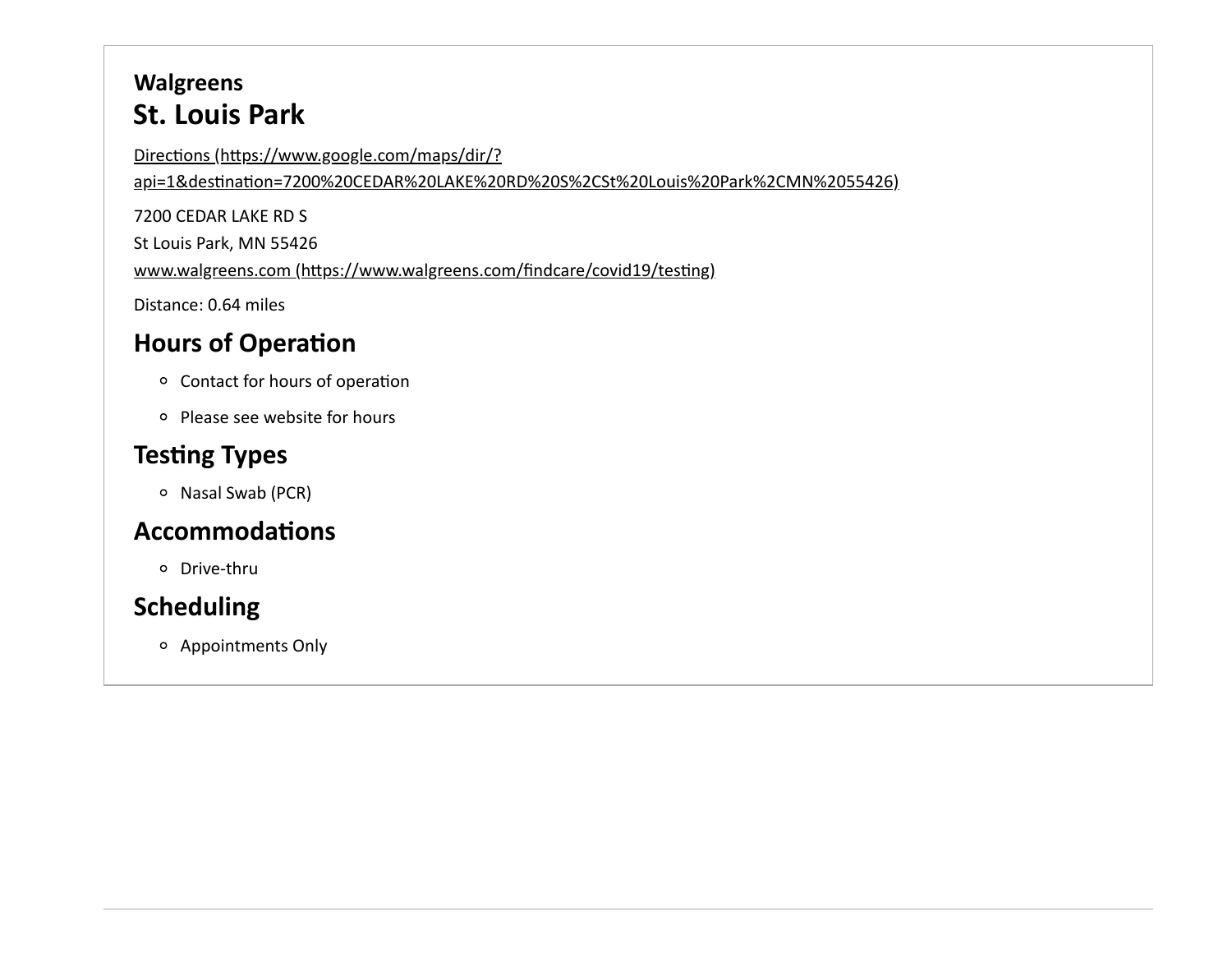## **Walgreens Hopkins**

[Directions \(https://www.google.com/maps/dir/?api=1&destination=540%20BLAKE%20RD%20N%2CHopkins%2CMN%2055343\)](https://www.google.com/maps/dir/?api=1&destination=540%20BLAKE%20RD%20N%2CHopkins%2CMN%2055343)

540 BLAKE RD N

Hopkins, MN 55343

[www.walgreens.com \(https://www.walgreens.com/findcare/covid19/testing\)](https://www.walgreens.com/findcare/covid19/testing)

Distance: 1.24 miles

# **Hours of Operation**

- Contact for hours of operation
- Please see website for hours

# **Testing Types**

o Nasal Swab (PCR)

## **Accommodations**

Drive-thru

# **Scheduling**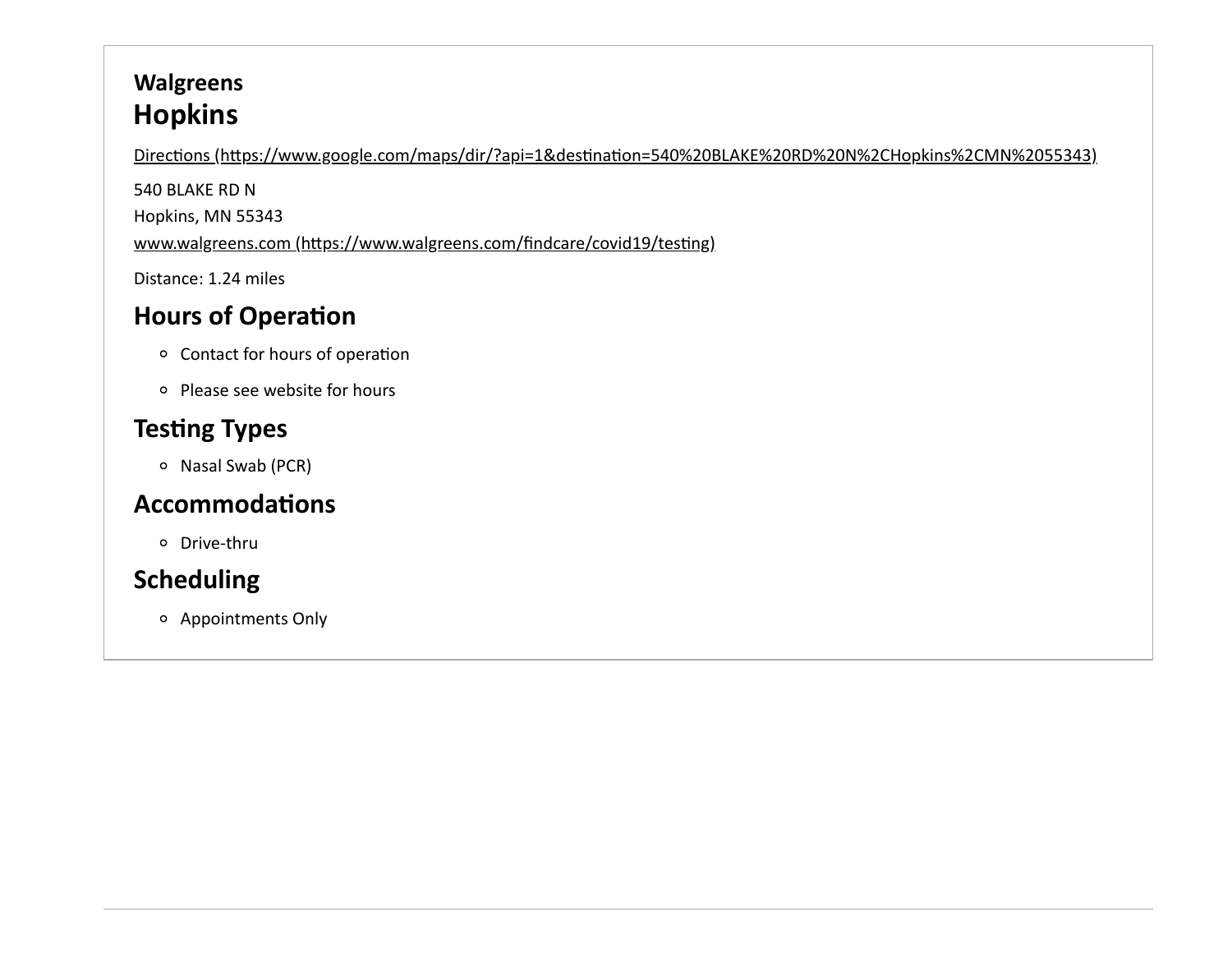### **HealthPartners Park Nicollet St. Louis Park Clinic**

Directions (https://www.google.com/maps/dir/?

[api=1&destination=3800%20Park%20Nicollet%20Blvd%2CSt.%20Louis%20Park%2CMN%2055416\)](https://www.google.com/maps/dir/?api=1&destination=3800%20Park%20Nicollet%20Blvd%2CSt.%20Louis%20Park%2CMN%2055416)

3800 Park Nicollet Blvd St. Louis Park, MN 55416 [952-993-2000 \(tel:952-993-2000\)](tel:952-993-2000)

Distance: 1.95 miles

## **Hours of Operation**

- **Weekdays:** 9:00 a.m. 6:00 p.m.
- **Weekends:** Closed

#### **Requirements**

o Schedule online at www.healthpartners.com/test or call.

### **Accepting**

o Pre-procedural, Exposure

### **Scheduling**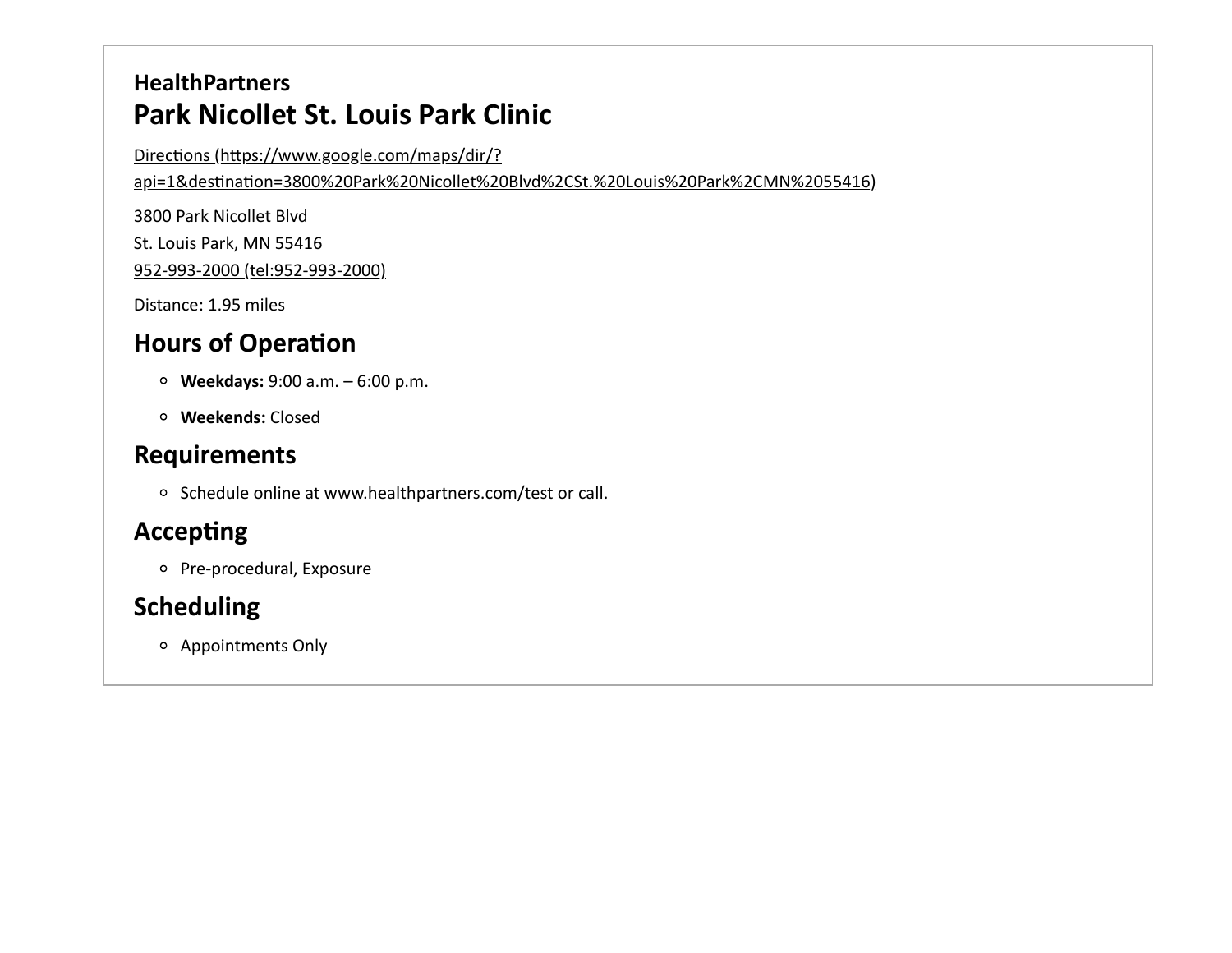## **Walgreens Hopkins Hwy 7**

[Directions \(https://www.google.com/maps/dir/?api=1&destination=1511%20HIGHWAY%207%2CHopkins%2CMN%2055305\)](https://www.google.com/maps/dir/?api=1&destination=1511%20HIGHWAY%207%2CHopkins%2CMN%2055305)

1511 HIGHWAY 7 Hopkins, MN 55305 [www.walgreens.com \(https://www.walgreens.com/findcare/covid19/testing\)](https://www.walgreens.com/findcare/covid19/testing)

Distance: 2.43 miles

## **Hours of Operation**

- Contact for hours of operation
- Please see website for hours

## **Testing Types**

o Nasal Swab (PCR)

### **Accommodations**

Drive-thru

## **Scheduling**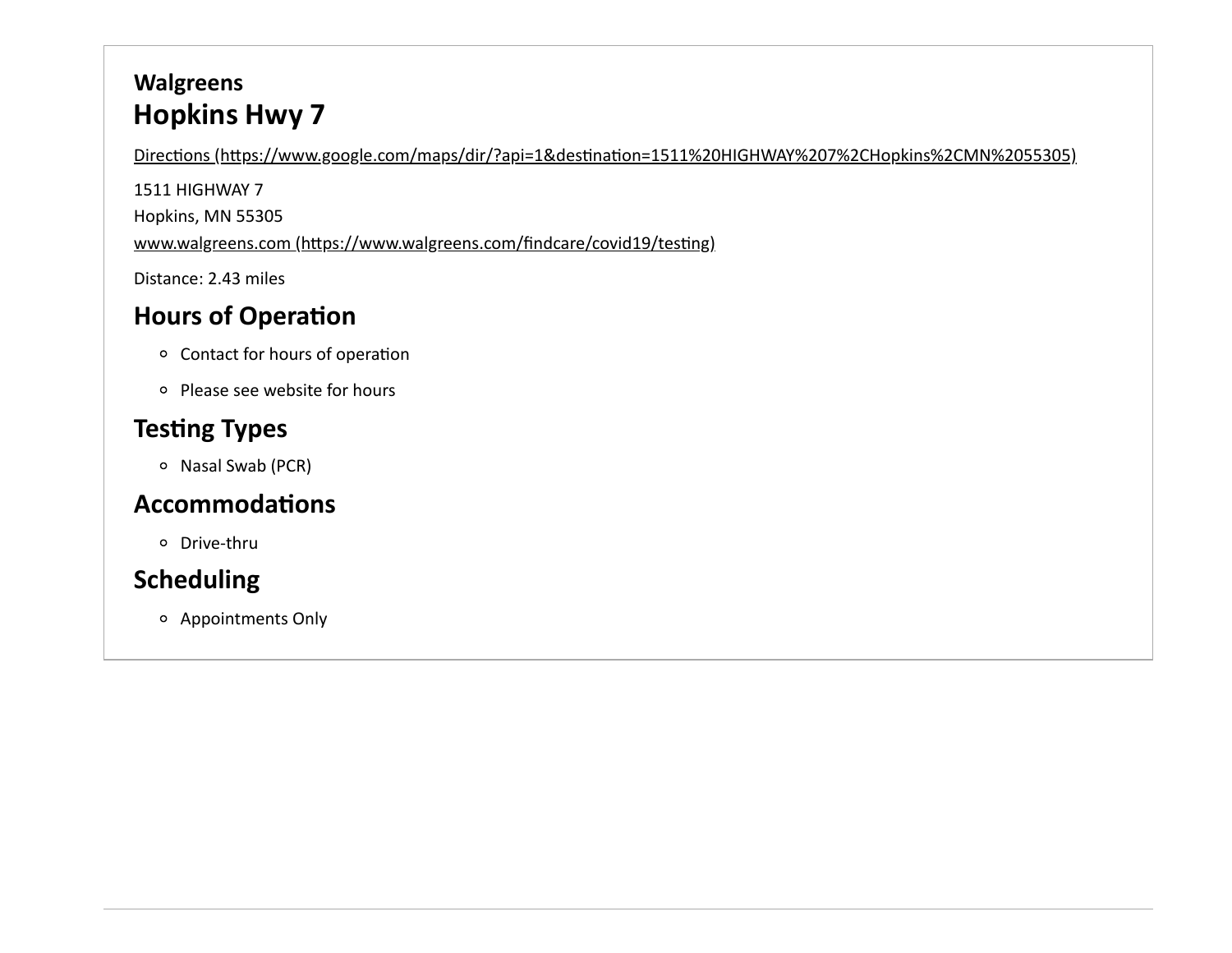### **North Memorial Health Golden Valley**

Directions (https://www.google.com/maps/dir/?

[api=1&destination=8301%20Golden%20Valley%20Rd%2C%20Suite%20100%2CGolden%20Valley%2CMN%2055427\)](https://www.google.com/maps/dir/?api=1&destination=8301%20Golden%20Valley%20Rd%2C%20Suite%20100%2CGolden%20Valley%2CMN%2055427)

8301 Golden Valley Rd, Suite 100

Golden Valley, MN 55427

[763-581-5150 \(tel:763-581-5150\)](tel:763-581-5150)

[northmemorial.com \(https://northmemorial.com/covid-19/\)](https://northmemorial.com/covid-19/)

Distance: 2.44 miles

### **Hours of Operation**

- **Weekdays:** 7:00 a.m. 5:00 p.m.
- **Weekends:** Closed

# **Testing Types**

 $\circ$  Nasal Swab (PCR)

### **Accepting**

- o Symptomatic adults
- Symptomatic pediatrics (ages 0-2)
- o Symptomatic pediatrics (ages 2-18)
- Asymptomatic adults
- Asymptomatic pediatrics (ages 0-2)
- Asymptomatic pediatrics (ages 2-18)
- Other asymptomatic patients
- o pre-procedure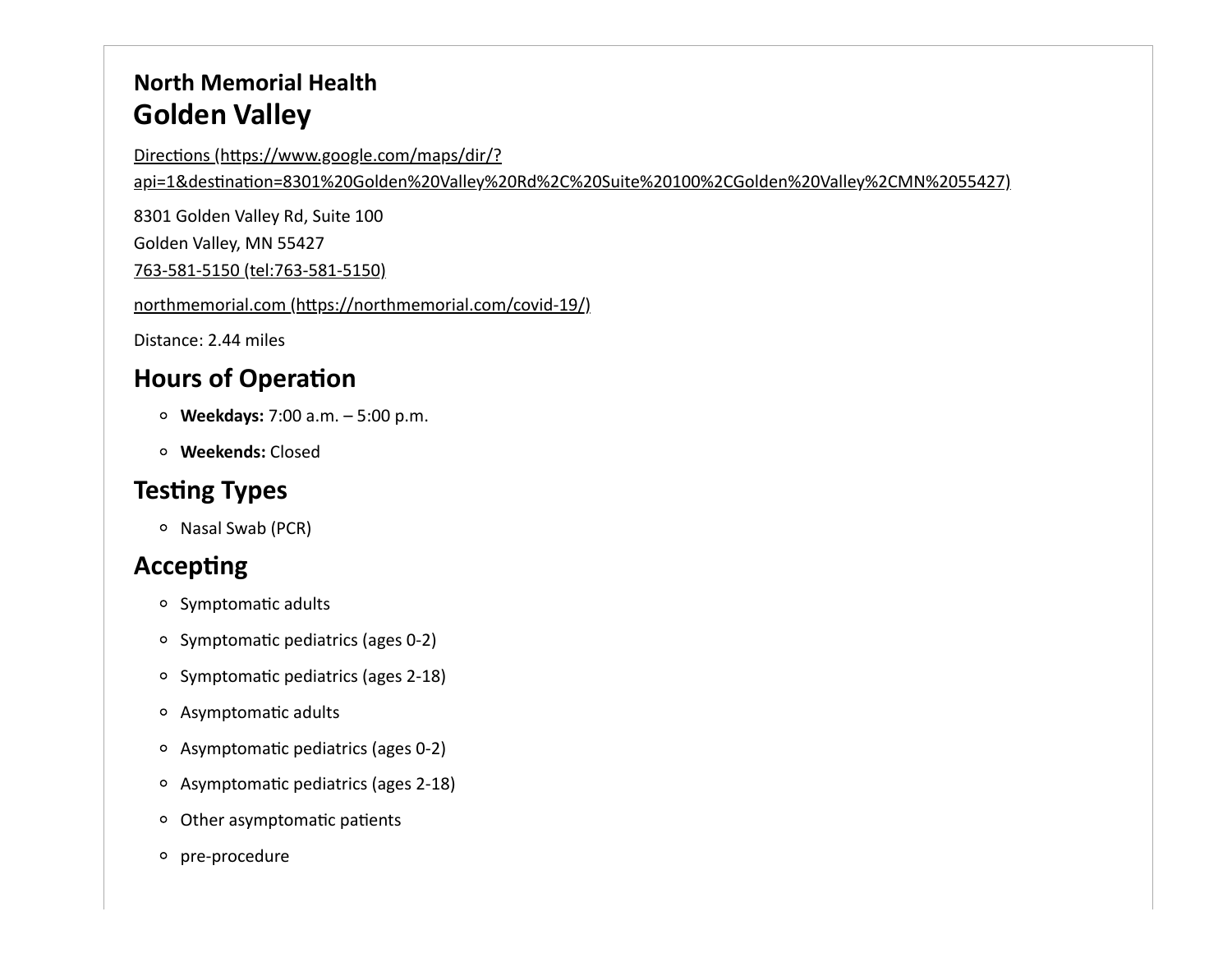#### **Accommodations**

**o** Indoor

## **Scheduling**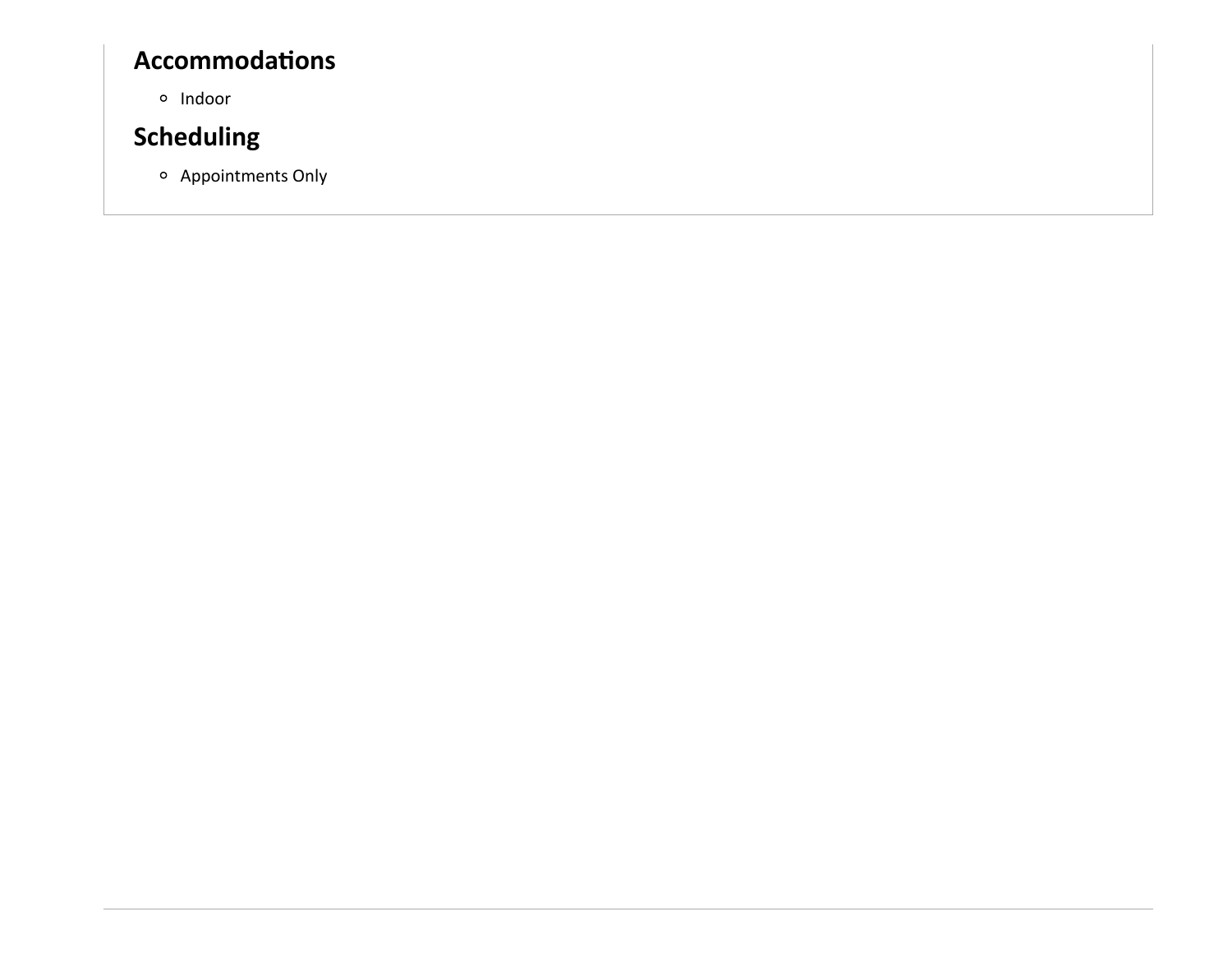#### **myHealth For Teens & Young Adults Hopkins**

Directions (https://www.google.com/maps/dir/?

[api=1&destination=15%20Eighth%20Ave.%20South%2CHopkins%2CMN%2055343\)](https://www.google.com/maps/dir/?api=1&destination=15%20Eighth%20Ave.%20South%2CHopkins%2CMN%2055343)

15 Eighth Ave. South

Hopkins, MN 55343

[\(952\) 474-3251 \(tel:\(952\) 474-3251\)](tel:(952) 474-3251)

[www.myhealthmn.org \(https://www.myhealthmn.org\)](https://www.myhealthmn.org/)

Distance: 2.51 miles

#### **Hours of Operation**

- **Mondays:** 12:00pm 8:00pm
- **Tuesdays:** 12:00pm 5:00pm
- **Wednesdays:** 12:00pm 5:00pm
- **Thursdays:** 12:00pm 5:00pm
- **Fridays:** Closed
- **Weekends:** Closed
- Accepting : symptomatic people ages 12-26 parental consent needed for ages 12-17

### **Testing Types**

Nasal Swab (antigen, rapid result)

#### **Requirements**

o Pre-screening

#### **Accommodations**

Drive-thru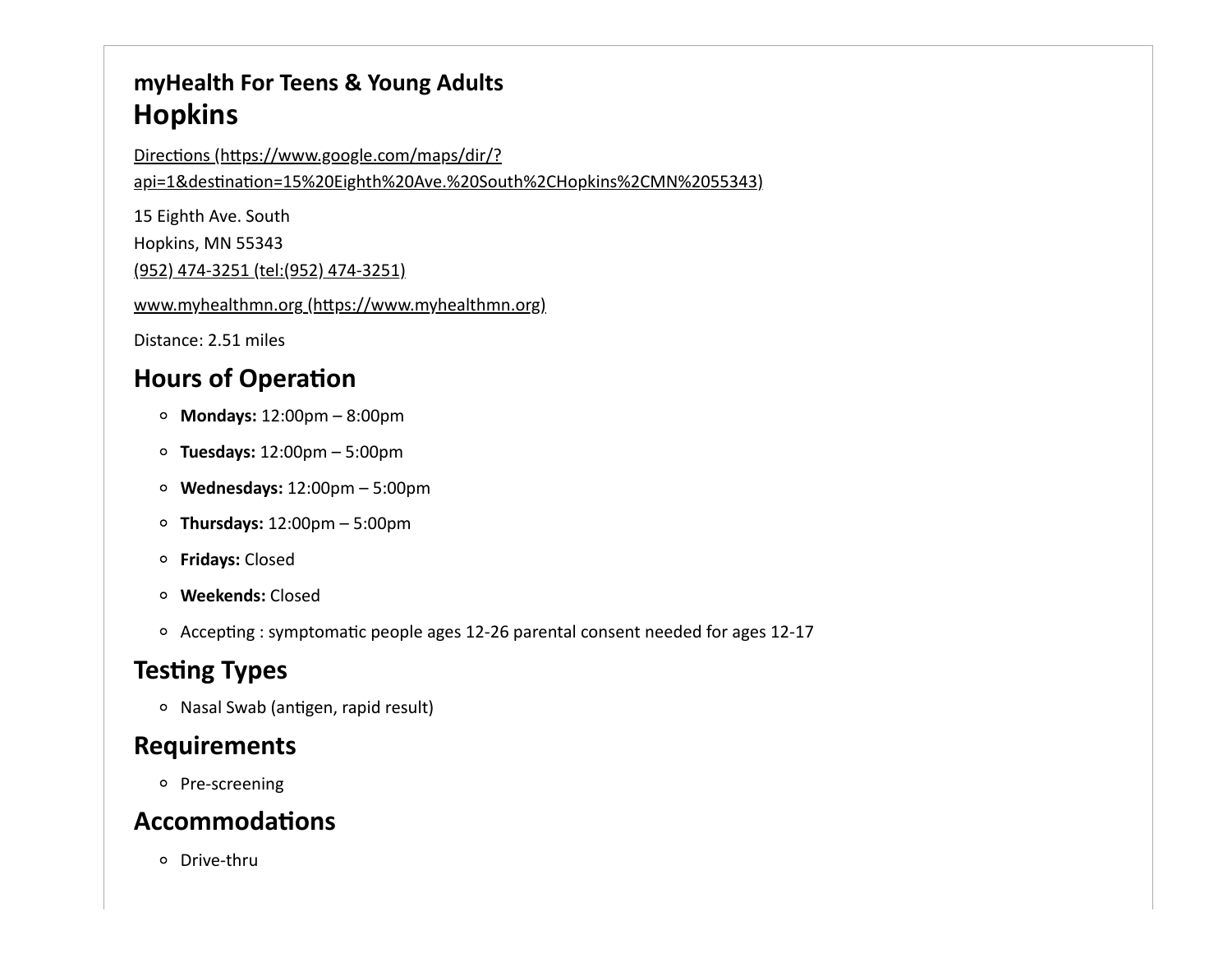## **Scheduling**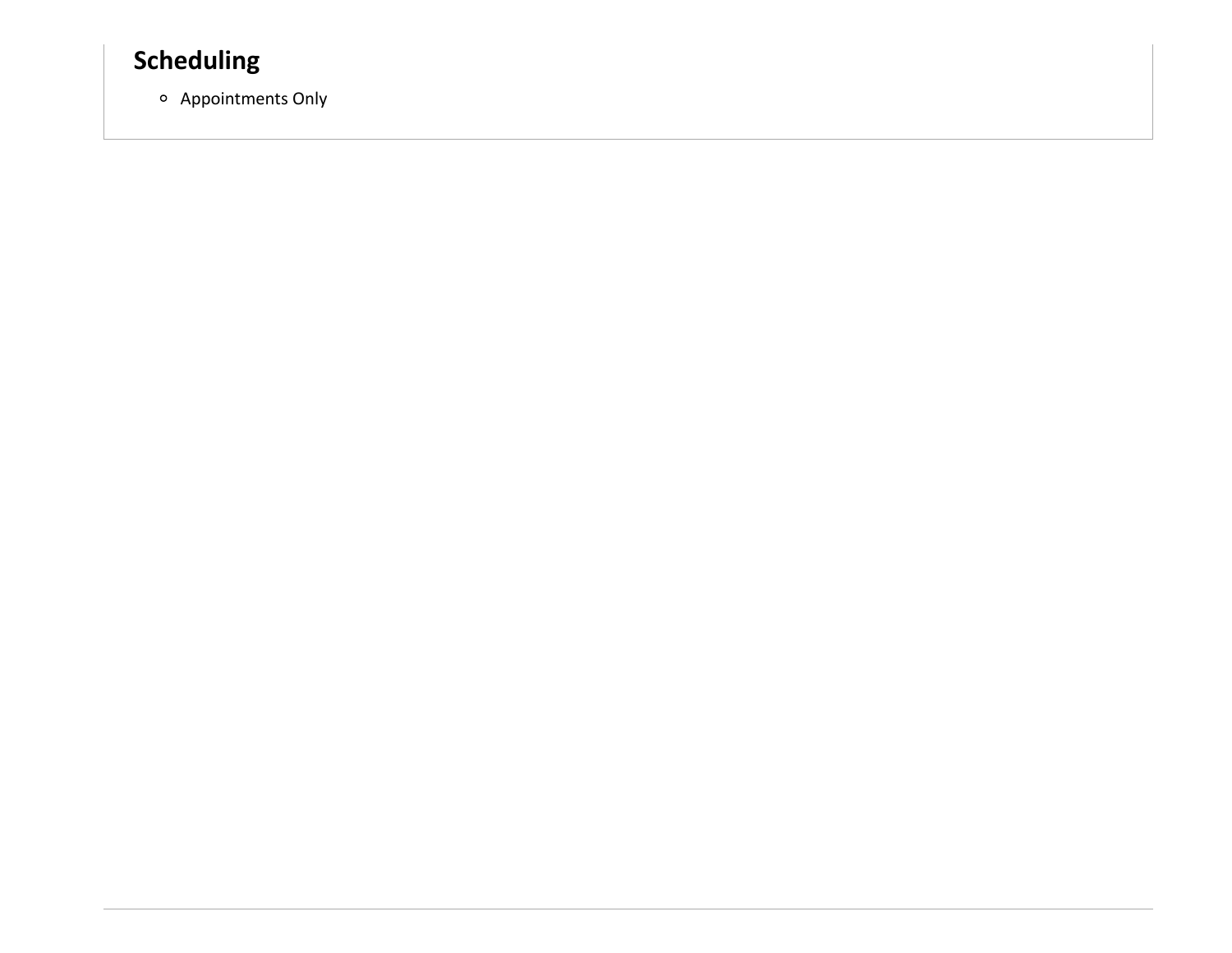## **ARCpoint Labs Golden Valley**

Directions (https://www.google.com/maps/dir/?

[api=1&destination=701%20Decatur%20Ave%20N.%20%23101%2CGolden%20Valley%2CMN%2055427\)](https://www.google.com/maps/dir/?api=1&destination=701%20Decatur%20Ave%20N.%20%23101%2CGolden%20Valley%2CMN%2055427)

701 Decatur Ave N. #101 Golden Valley, MN 55427

[\(952\) 955-9840 \(tel:\(952\) 955-9840\)](tel:(952) 955-9840)

[www.arcpointlabs.com \(https://www.arcpointlabs.com/golden-valley/request-an-appointment/\)](https://www.arcpointlabs.com/golden-valley/request-an-appointment/)

Distance: 2.55 miles

## **Hours of Operation**

- **Weekdays:** 8:00am 4:00pm
- **Weekends:** 9:00am 3:00pm
- No Insurance, Fee-based Service

# **Testing Types**

- Nasal Swab (antigen, rapid result)
- $\circ$  Nasal Swab (PCR)
- Nasal Swab (PCR, rapid result)
- $\circ$  Saliva (PCR)

## **Accepting**

- Asymptomatic adults
- Asymptomatic pediatrics (ages 0-2)

## **Scheduling**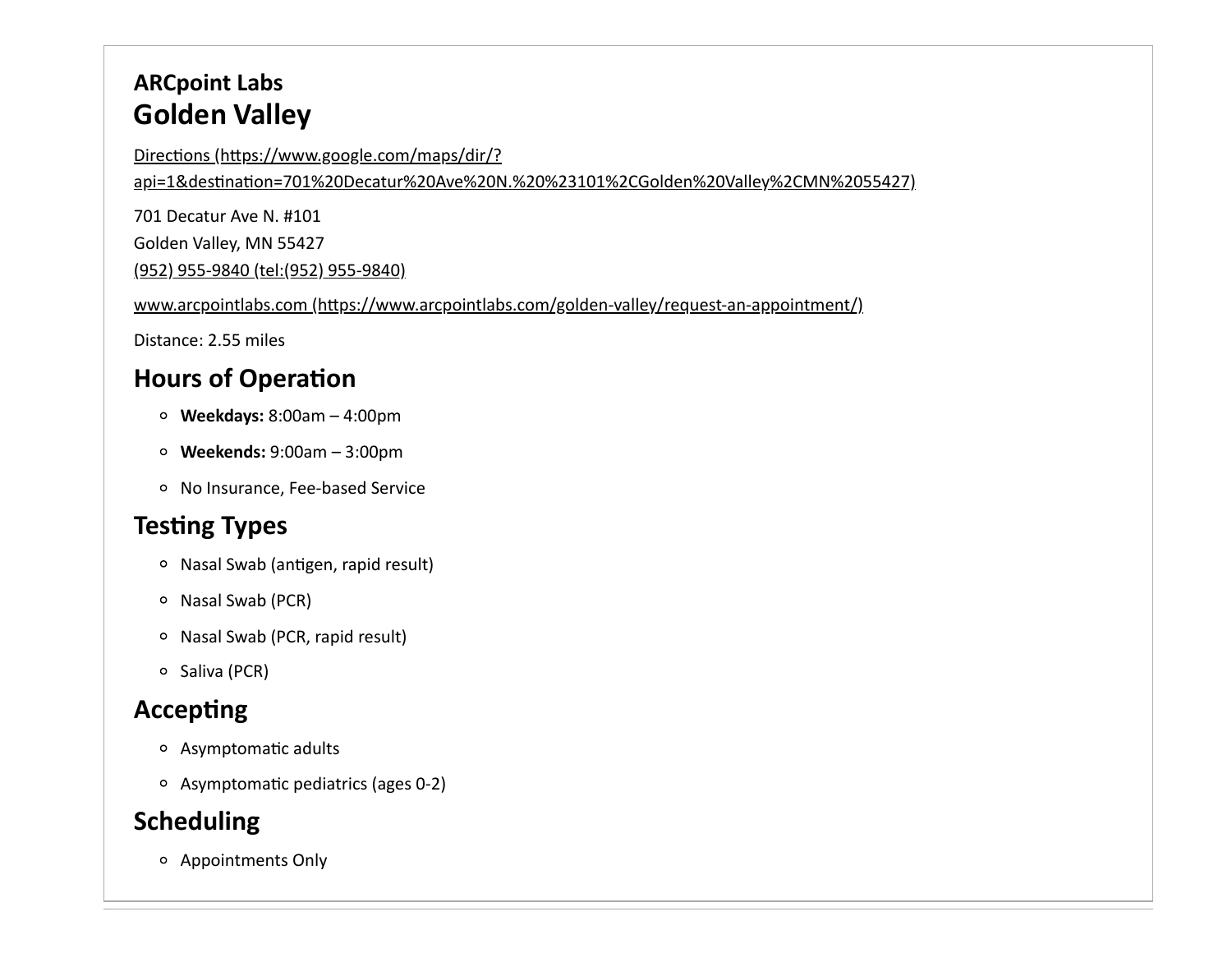## **Allina Health Minneapolis Greenway Urgent Care**

Directions (https://www.google.com/maps/dir/?

[api=1&destination=3270%20W%20Lake%20St%2C%20Suite%203264%2CMinneapolis%2CMN%2055416\)](https://www.google.com/maps/dir/?api=1&destination=3270%20W%20Lake%20St%2C%20Suite%203264%2CMinneapolis%2CMN%2055416)

3270 W Lake St, Suite 3264 Minneapolis, MN 55416

[\(612\) 775-1800 \(tel:\(612\) 775-1800\)](tel:(612) 775-1800)

[www.allinahealth.org \(https://www.allinahealth.org/coronavirus-covid-19/your-safety/screening-and-testing\)](https://www.allinahealth.org/coronavirus-covid-19/your-safety/screening-and-testing)

Distance: 2.73 miles

## **Hours of Operation**

- **Weekdays:** 8:00am 8:00pm
- **Weekends:** 9:00am 5:00pm

## **Testing Types**

o Nasal Swab (PCR)

### **Requirements**

Visit with a clinician

## **Accepting**

- o Symptomatic adults
- $\circ$  Symptomatic pediatrics (ages 0-2)
- o Symptomatic pediatrics (ages 2-18)
- Other asymptomatic patients
- Asymptomatic adults and children with known exposure.

## **Accommodations**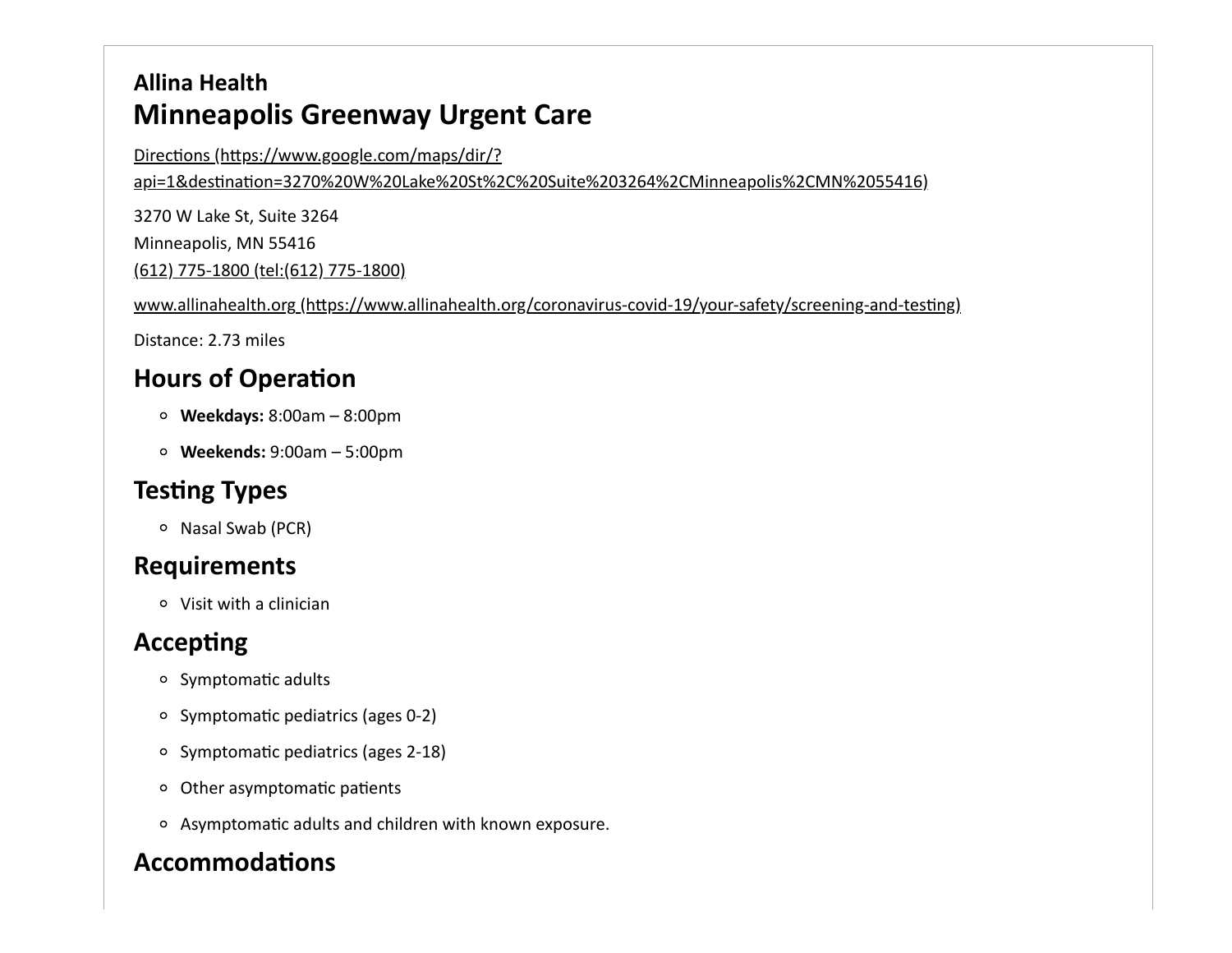**o** Indoor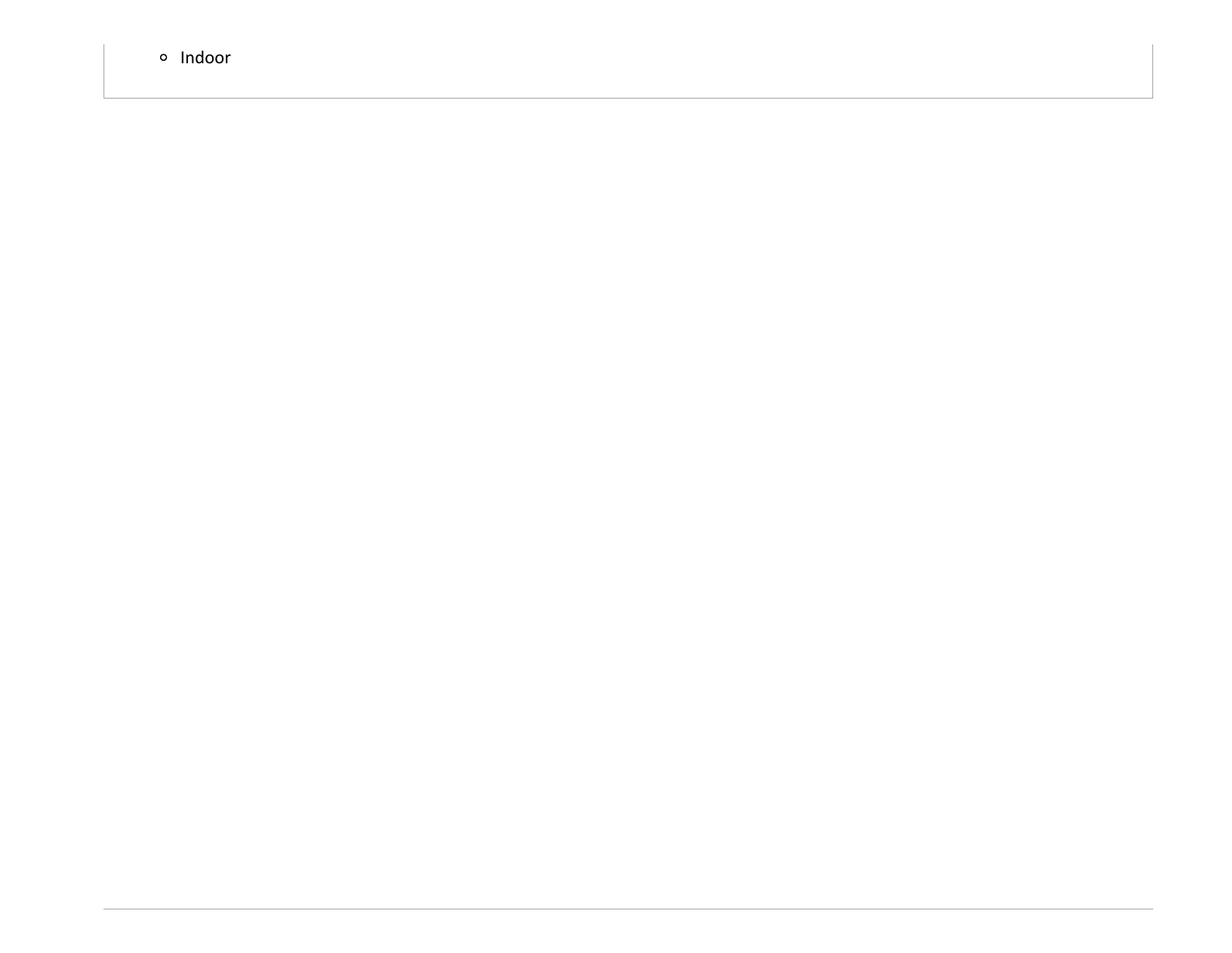### **Minneapolis Health Clinic Golden Valley**

Directions (https://www.google.com/maps/dir/?

[api=1&destination=4825%20Olson%20Memorial%20Highway%2C%20suite%20101%2CGolden%20Valley%2CMN%2055422\)](https://www.google.com/maps/dir/?api=1&destination=4825%20Olson%20Memorial%20Highway%2C%20suite%20101%2CGolden%20Valley%2CMN%2055422)

4825 Olson Memorial Highway, suite 101

Golden Valley, MN 55422

[\(763\) 496-5708 \(tel:\(763\) 496-5708\)](tel:(763) 496-5708)

[www.minneapolishealthclinic.com \(https://www.minneapolishealthclinic.com\)](https://www.minneapolishealthclinic.com/)

Distance: 2.85 miles

## **Hours of Operation**

- **Weekdays:** 9:00am 3:00pm
- **Weekends:** Closed
- We open on some weekends based on need. We evaluate on a case by case basis

## **Testing Types**

- Nasal Swab (antigen, rapid result)
- Nasal Swab (molecular, rapid result)
- o Nasal Swab (PCR)
- Nasal Swab (PCR, rapid result)

### **Requirements**

o Pre-registration

### **Accepting**

- o Symptomatic adults
- o Symptomatic pediatrics (ages 2-18)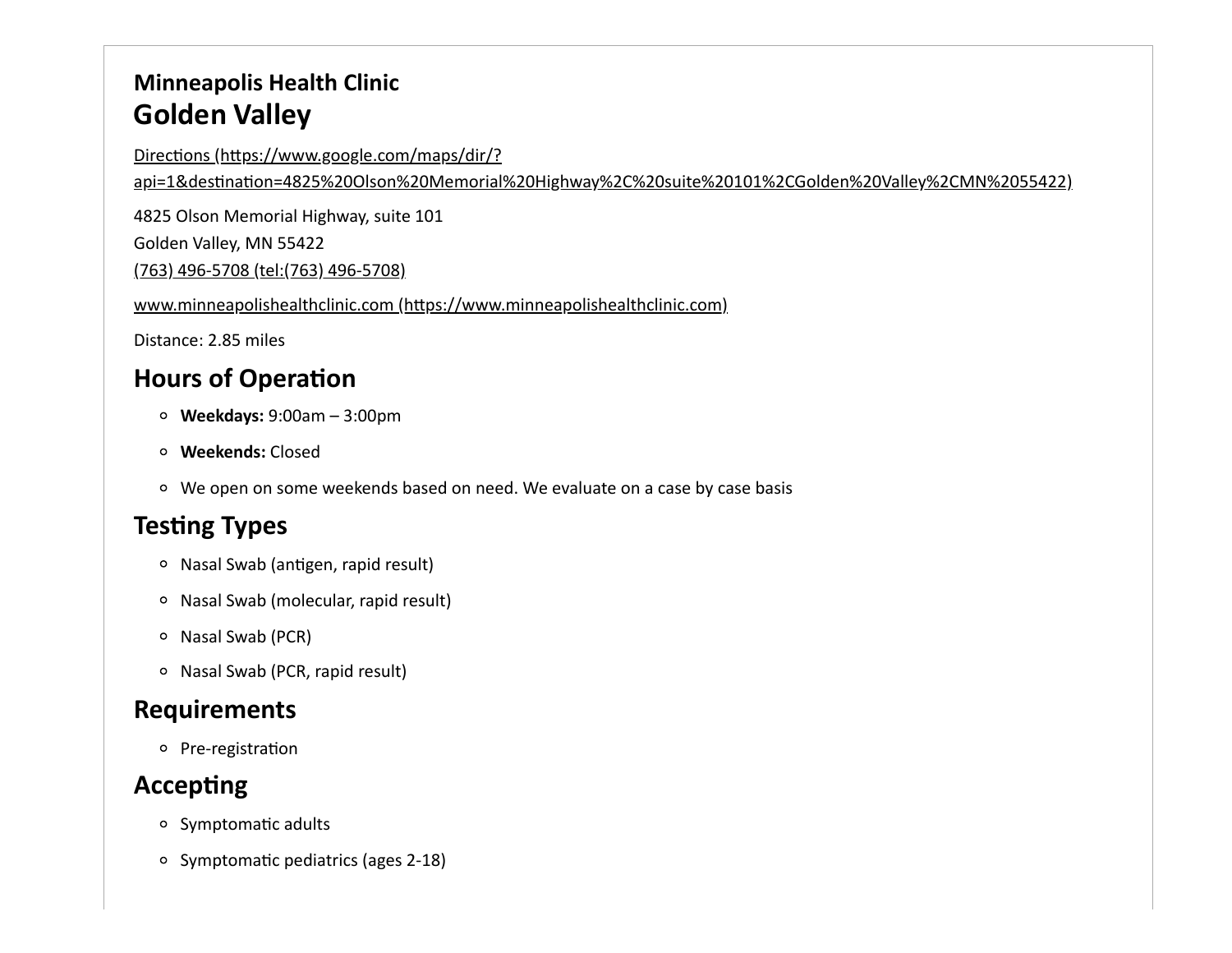- Asymptomatic adults
- Asymptomatic pediatrics (ages 2-18)
- Other asymptomatic patients
- o Suspected exposure, pre-procedure, travel, school requirement

#### **Accommodations**

- <sup>o</sup> Indoor
- Drive-thru

### **Scheduling**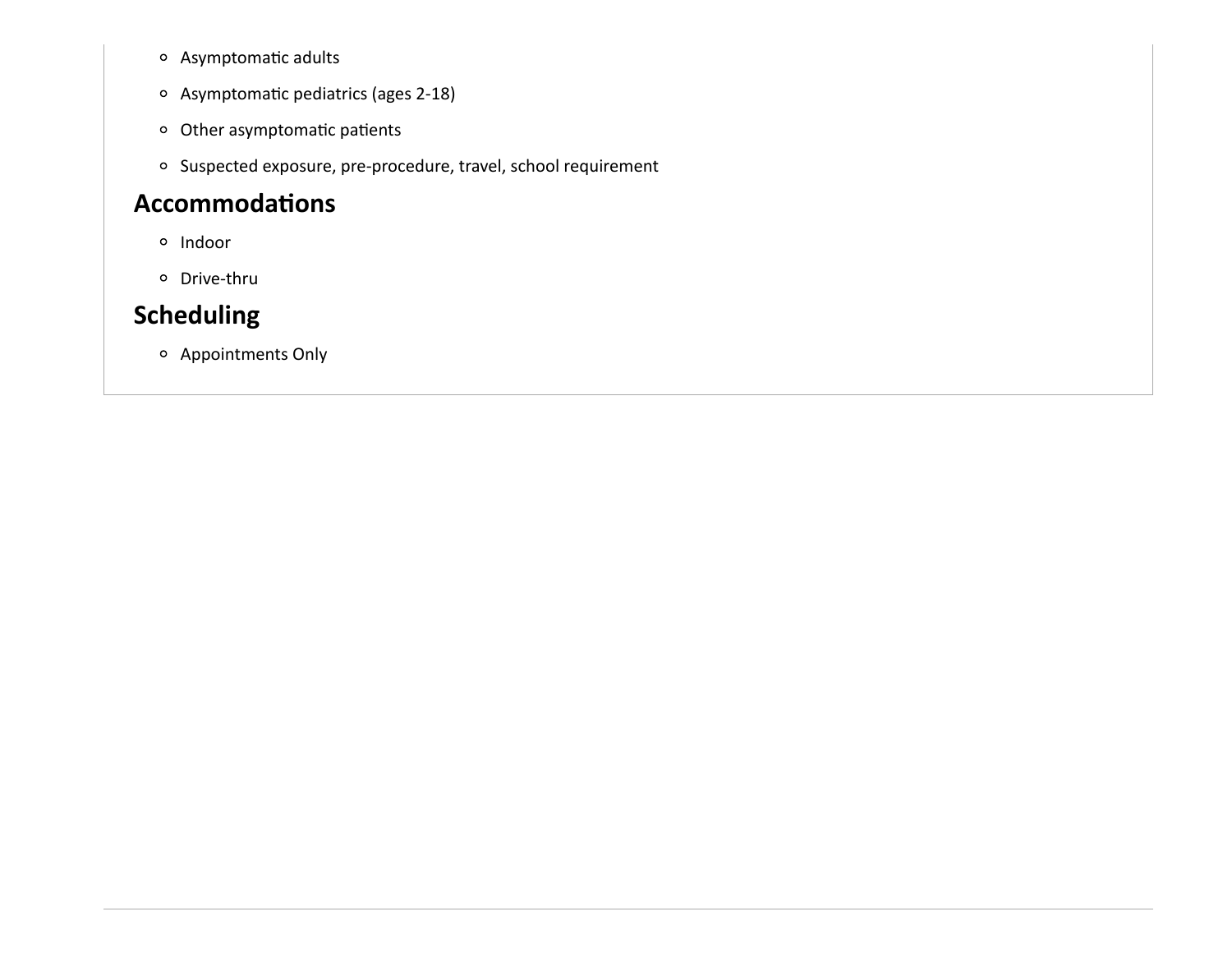## **Walgreens Edina**

[Directions \(https://www.google.com/maps/dir/?api=1&destination=5033%20VERNON%20AVE%20S%2CEdina%2CMN%2055436\)](https://www.google.com/maps/dir/?api=1&destination=5033%20VERNON%20AVE%20S%2CEdina%2CMN%2055436)

5033 VERNON AVE S Edina, MN 55436

[www.walgreens.com \(https://www.walgreens.com/findcare/covid19/testing\)](https://www.walgreens.com/findcare/covid19/testing)

Distance: 2.96 miles

## **Hours of Operation**

- Contact for hours of operation
- Please see website for hours

## **Testing Types**

Nasal Swab (PCR)

#### **Accommodations**

Drive-thru

## **Scheduling**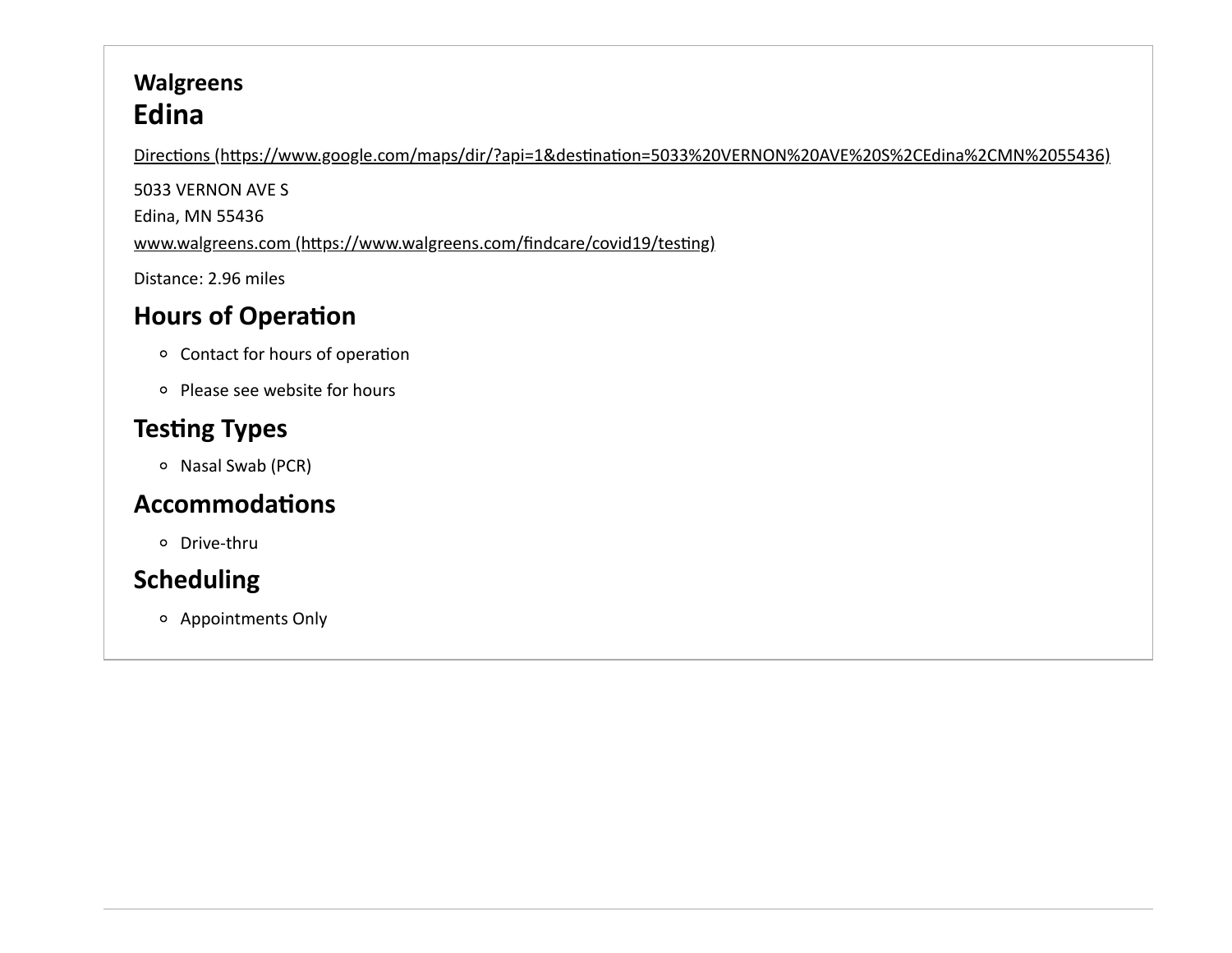## **Walgreens Golden Valley Winnetka Ave N**

Directions (https://www.google.com/maps/dir/? [api=1&destination=2500%20WINNETKA%20AVE%20N%2CGolden%20Valley%2CMN%2055427\)](https://www.google.com/maps/dir/?api=1&destination=2500%20WINNETKA%20AVE%20N%2CGolden%20Valley%2CMN%2055427)

2500 WINNETKA AVE N Golden Valley, MN 55427 [www.walgreens.com \(https://www.walgreens.com/findcare/covid19/testing\)](https://www.walgreens.com/findcare/covid19/testing)

Distance: 3.81 miles

#### **Hours of Operation**

- Contact for hours of operation
- Please see website for hours

#### **Testing Types**

Nasal Swab (molecular, rapid result)

#### **Accommodations**

Drive-thru

### **Scheduling**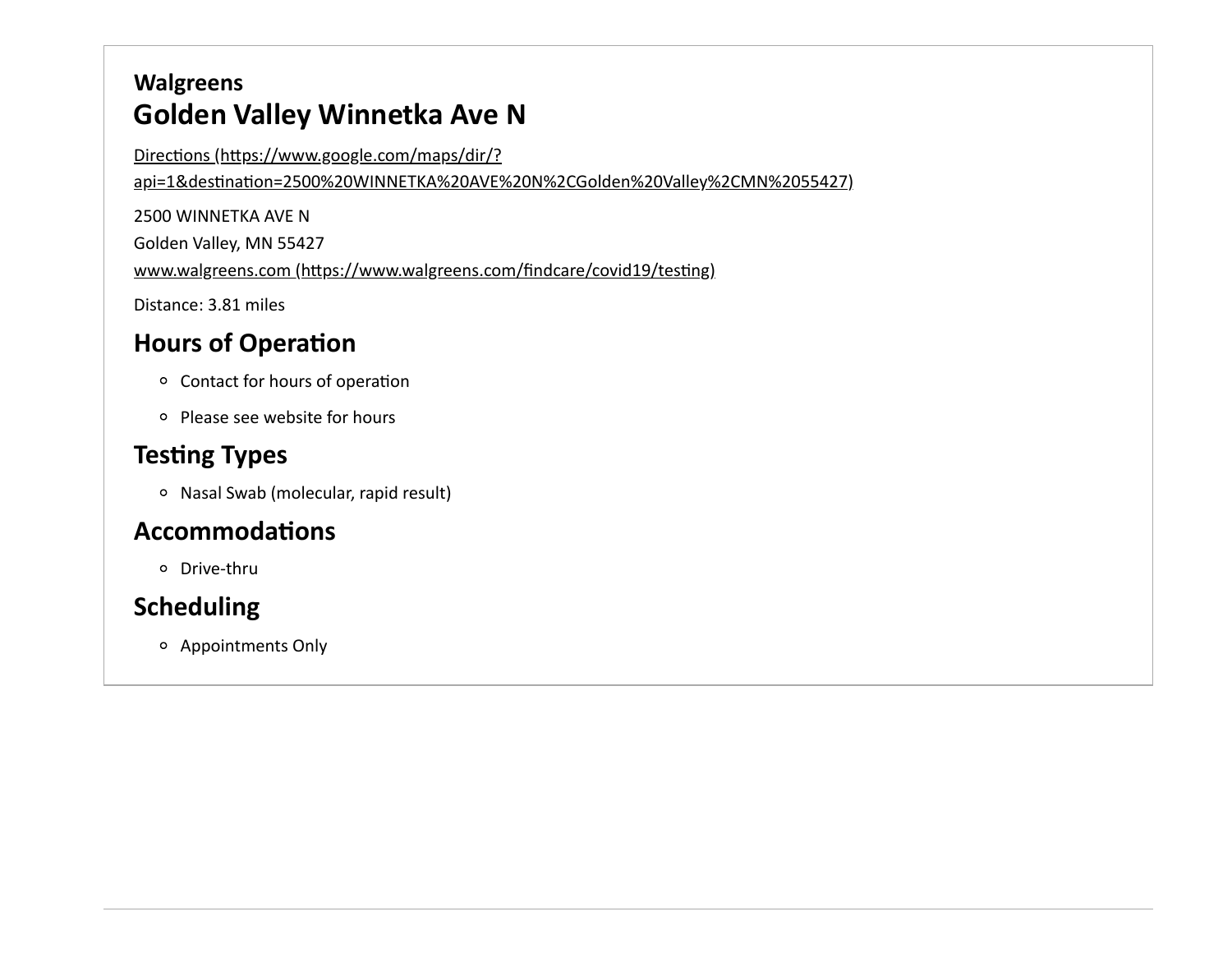## **CVS Pharmacy New Hope**

Directions (https://www.google.com/maps/dir/? [api=1&destination=7932%2027th%20Ave%20N%2CNew%20Hope%2CMN%2055427\)](https://www.google.com/maps/dir/?api=1&destination=7932%2027th%20Ave%20N%2CNew%20Hope%2CMN%2055427)

7932 27th Ave N New Hope, MN 55427

[763-544-3338 \(tel:763-544-3338\)](tel:763-544-3338)

Distance: 3.91 miles

### **Hours of Operation**

- Contact for hours of operation
- o Schedule for hours

#### **Requirements**

www.cvs.com/minuteclinic/covid-19-testing

## **Accepting**

Eligibility is determined online via the registration site.

## **Scheduling**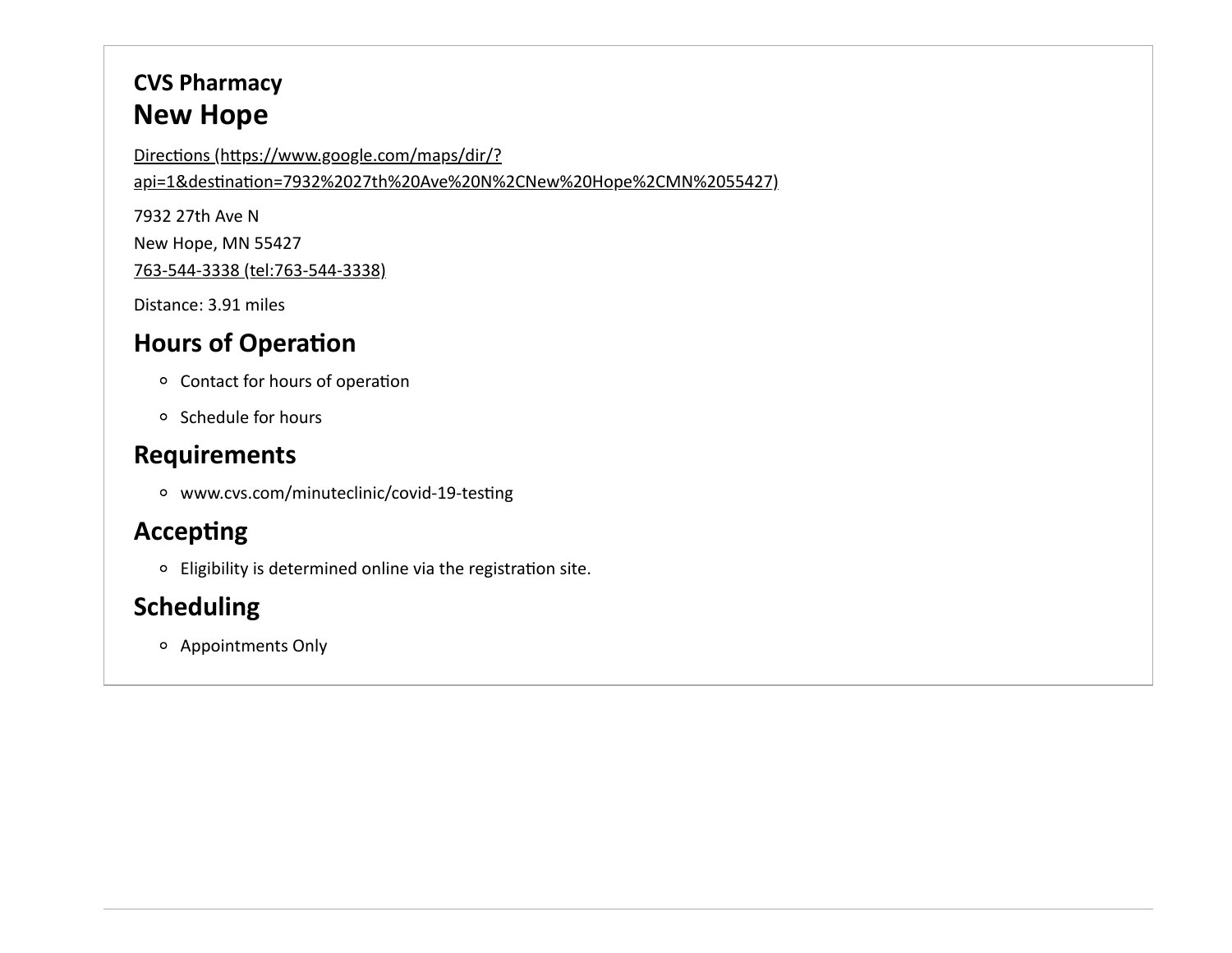## **Private Practice Minneapolis - Top Health Center**

Directions (https://www.google.com/maps/dir/?

[api=1&destination=810%20W%2031st%20Street%2CMinneapolis%2CMN%2055408\)](https://www.google.com/maps/dir/?api=1&destination=810%20W%2031st%20Street%2CMinneapolis%2CMN%2055408)

810 W 31st Street

Minneapolis, MN 55408

[\(612\) 223-8163 \(tel:\(612\) 223-8163\)](tel:(612) 223-8163)

[www.tophealthcentermn.com \(https://www.tophealthcentermn.com\)](https://www.tophealthcentermn.com/)

Distance: 4.25 miles

#### **Hours of Operation**

- **Weekdays:** 8:30am 5:00pm
- **Saturdays:** 1:30pm 4:00pm
- **Sundays:** 12:00pm 1:00pm
- Closed on all holidays

### **Testing Types**

- Nasal Swab (antigen, rapid result)
- o Nasal Swab (PCR)

#### **Requirements**

- o Pre-screening
- o Pre-registration
- o Insurance
- Also accept other forms of payment

## **Accepting**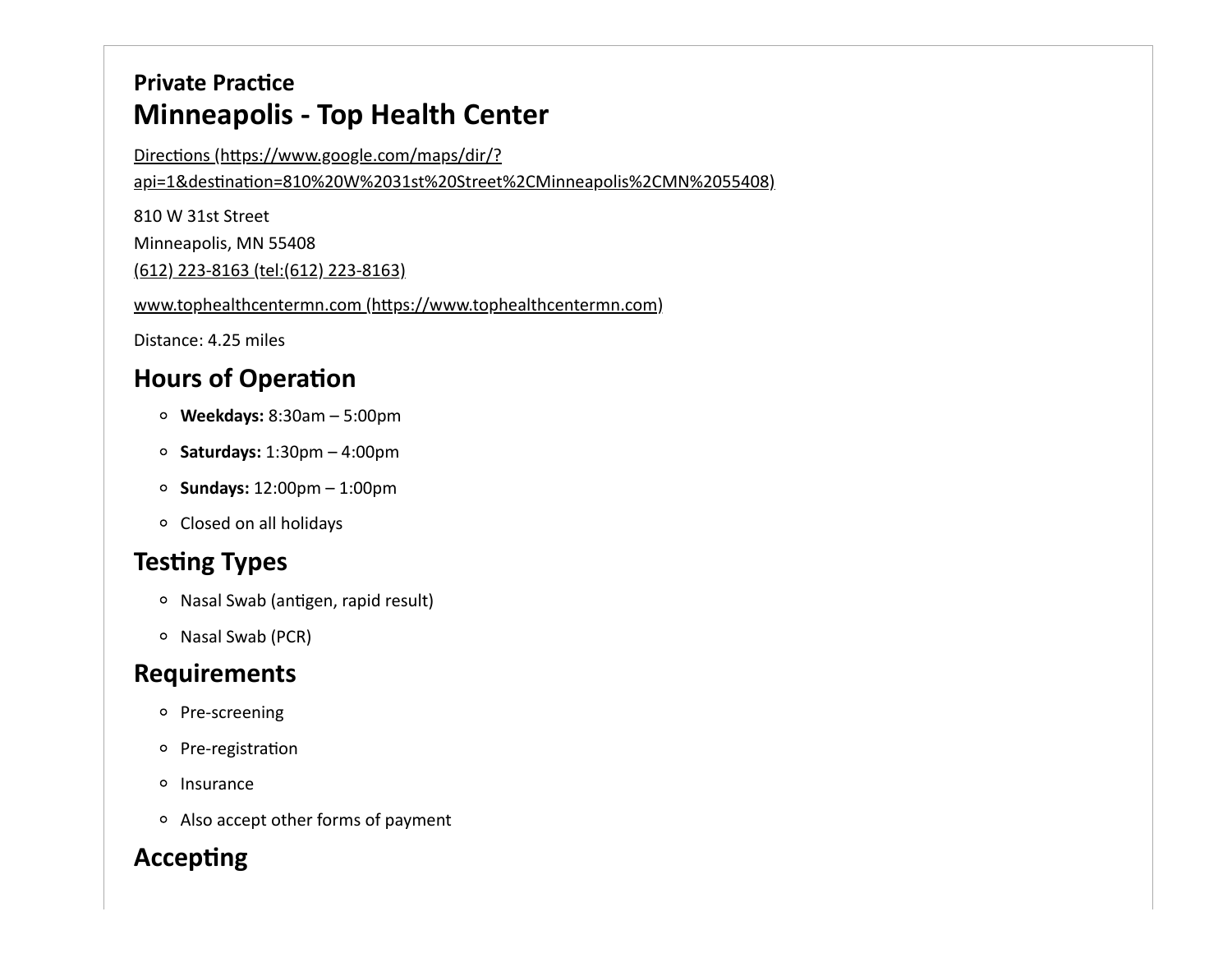- o Symptomatic adults
- o Symptomatic pediatrics (ages 2-18)
- Asymptomatic adults
- Asymptomatic pediatrics (ages 2-18)

#### **Accommodations**

<sup>o</sup> Indoor

## **Scheduling**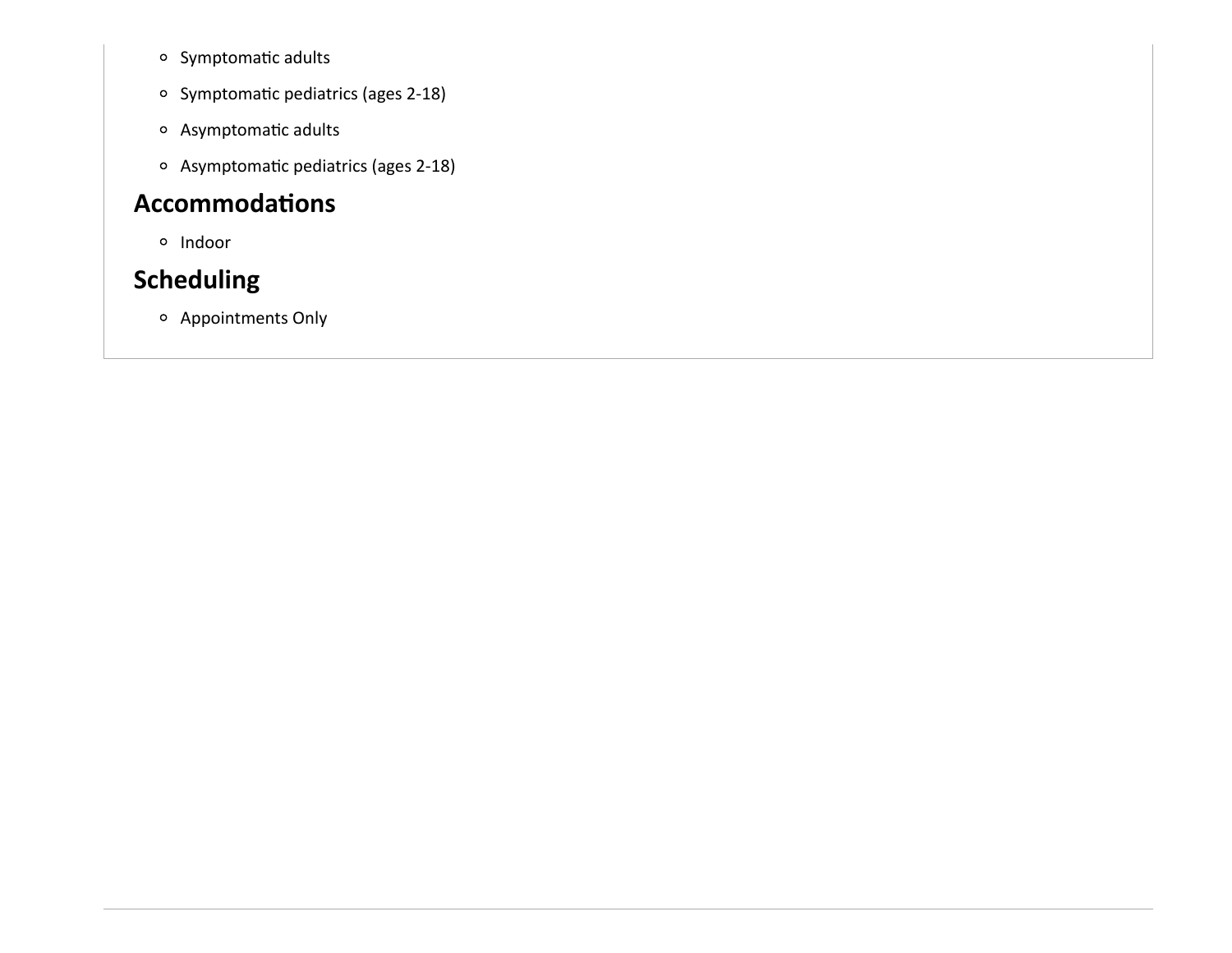## **Community Sites Minneapolis - Phyllis Wheatley Community Center (Appointments-Only schedule)**

Directions (https://www.google.com/maps/dir/?

[api=1&destination=1301%20North%2010th%20Avenue%2CMinneapolis%2CMN%2055441\)](https://www.google.com/maps/dir/?api=1&destination=1301%20North%2010th%20Avenue%2CMinneapolis%2CMN%2055441)

1301 North 10th Avenue Minneapolis, MN 55441 [\(651\) 254-1145 \(tel:\(651\) 254-1145\)](tel:(651) 254-1145)

[Schedule Your Appointment \(https://mn.gov/covid19/get-tested/testing-locations/community-testing.jsp\)](https://mn.gov/covid19/get-tested/testing-locations/community-testing.jsp)

Distance: 4.70 miles

### **Hours of Operation**

- **Weekdays:** 4:00pm 8:00pm
- **Weekends:** Closed
- Appointments only at Phyllis Wheatley Community Center. To make an appointment contact our hotline: 612-254-1145. Appointment-only hours also available on Tuesdays 11am-2pm.

### **Testing Types**

 $\circ$  Saliva (PCR)

### **Out-of-Pocket Cost**

No out-of-pocket cost

#### **Accommodations**

o Indoor

## **Scheduling**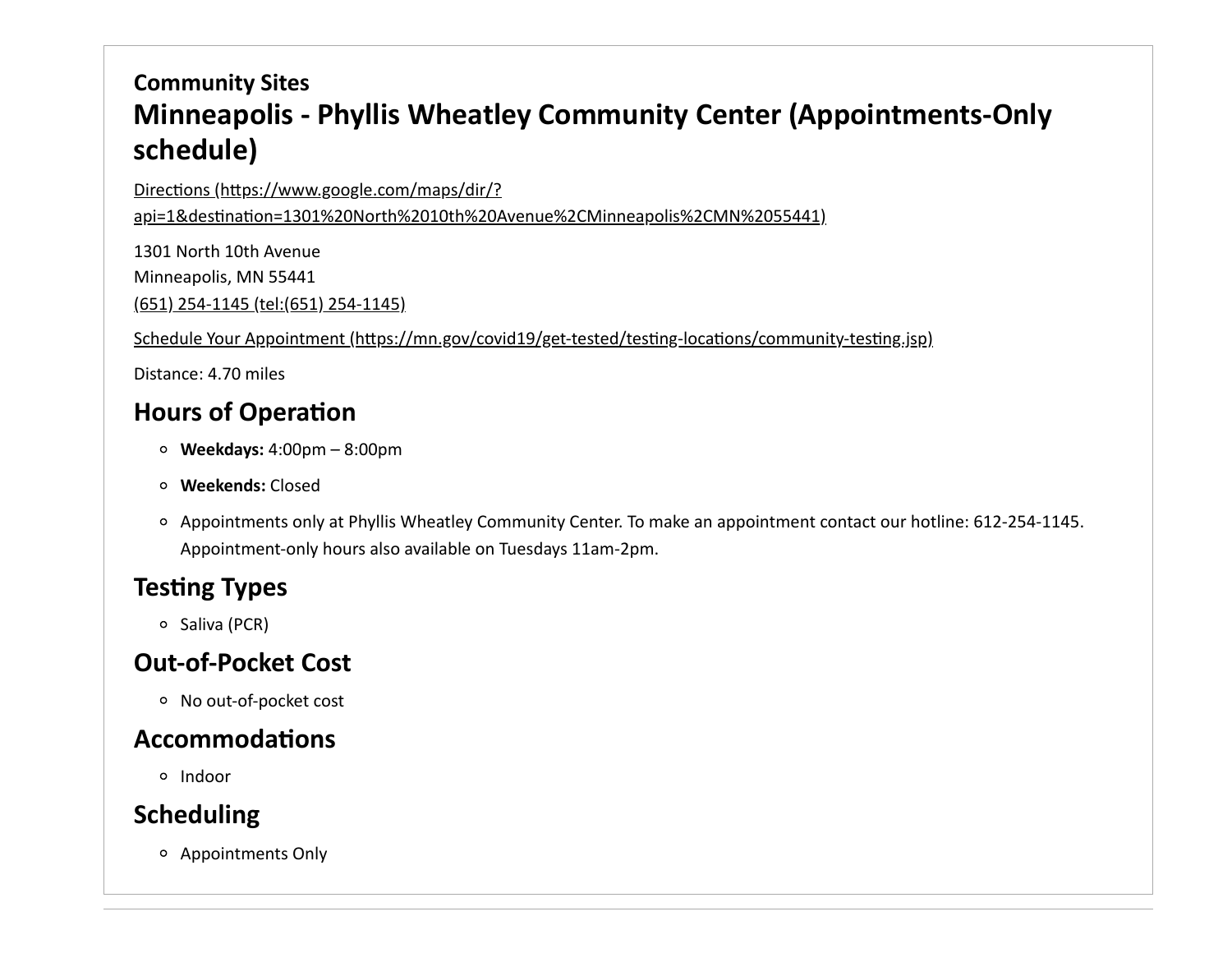## **Hennepin Healthcare System Minneapolis Whittier**

Directions (https://www.google.com/maps/dir/?

[api=1&destination=2810%20Nicollet%20Avenue%2CMinneapolis%2CMN%2055408\)](https://www.google.com/maps/dir/?api=1&destination=2810%20Nicollet%20Avenue%2CMinneapolis%2CMN%2055408)

2810 Nicollet Avenue

Minneapolis, MN 55408

[\(612\) 873-2922 \(tel:\(612\) 873-2922\)](tel:(612) 873-2922)

[www.hennepinhealthcare.org \(https://www.hennepinhealthcare.org/covid19testing/\)](https://www.hennepinhealthcare.org/covid19testing/)

Distance: 4.82 miles

# **Hours of Operation**

- **Weekdays:** 8:00am 12:00pm
- **Weekends:** Closed
- Testing is closed from 12pm-1pm daily

# **Testing Types**

o Nasal Swab (PCR)

# **Accepting**

- o Symptomatic adults
- $\circ$  Symptomatic pediatrics (ages 0-2)
- o Symptomatic pediatrics (ages 2-18)
- Asymptomatic adults
- Asymptomatic pediatrics (ages 0-2)
- Asymptomatic pediatrics (ages 2-18)

# **Scheduling**